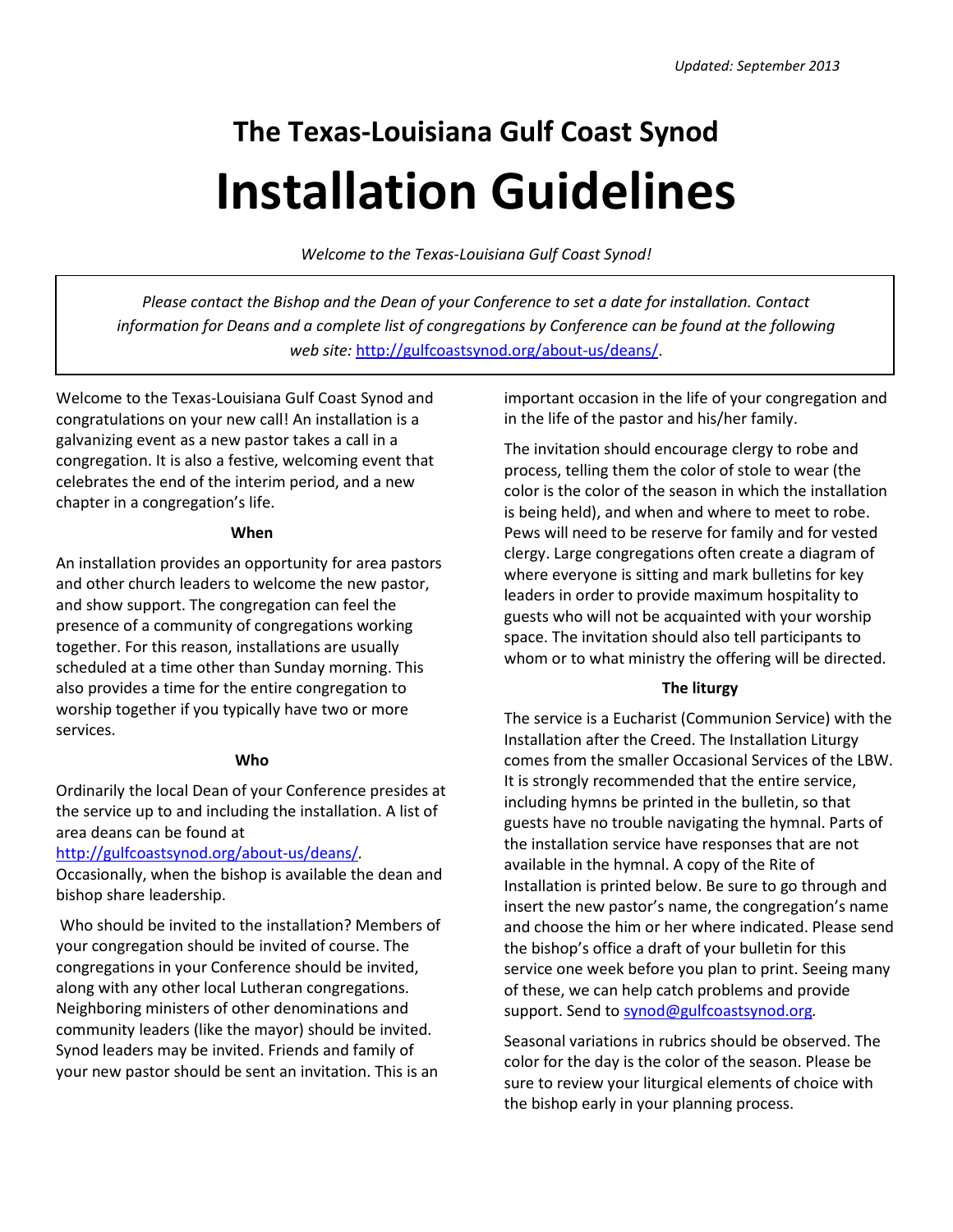A Confession or Thanksgiving for Baptism may be included prior to the entrance hymn. The processional order is: crucifer, acolytes, bible bearer, vested visiting ministers of other faiths, vested visiting Lutheran ministers, assisting ministers, the pastor to be installed, preaching minister, and Dean. The candidate new pastor participates in the procession but then sits in the front pew with family and friends until the Rite of Installation.

It is wise to have a short rehearsal about an hour before the service, so that all the key leaders know where they are standing and sitting, as well as the liturgical portions for which they have responsibility.

The new pastor may select Scriptures for the service. The new pastor may invite a mentor pastor to preach, or the dean may be asked to preach. Immediately following the sermon is the creed (note the unusual order prescribed for ordinations and installations), followed by the hymn of the day. The Rite of Installation itself follows the hymn of the day and uses the rubrics in *Occasional Services*. The entire order for installation should be printed and placed in the hands of the congregation so responses can be made.

During the last stanza of the hymn of the day, the presenter (may be the president of the congregation, the call committee chair, other lay leader or a local pastor) escorts the new pastor to the foot of the chancel and presents him or her to the Dean. The Dean offers Scriptural admonitions, then asks the questions; the candidate answering from the heart.

Vested pastors and the congregational council may be invited forward for the laying on of hands. Participants place their right hands on the new pastor's shoulders, or if there are many, on someone else who is.

The Assisting Minister offers the Prayers of the Church. The pastor is escorted around the chancel pulpit, font and altar. Or symbols of those pastoral duties may be offered, after which the congregation receives the pastor with applause! The new pastor may respond briefly, following which the s/he is invited to offer the greeting of peace.

One of the historical marks of the Christian community is the gathering of an offering for the poor and for the ministry of the gospel. This essential part of the liturgy creates an opportunity for generosity and awareness of ministry. The offering should be designated for a clear, outwardly focused purpose. It could be designated for a ministry to the local community in which the congregation is intimately involved. It could be designated for the churches of Peru or the Central

#### *Updated: September 2013*

African Republic, our synod's companion synods. It could be used to sponsor a child (or children) in one of those synods, to relief for a specific disaster, for the Mission Endowment Fund (supporting seminary students and other ministries), for the bishop's discretionary fund (used to support congregations in times of crisis) or for the pastor's discretionary fund.

The Eucharist is celebrated with the new pastor presiding. Following the benediction a recessional hymn is sung. The assisting minister dismisses the congregation. A reception usually follows! Remind clergy not to disrobe immediately. This is a great photo opportunity! Don't miss it!

#### **Need help?**

The synod staff stands ready to assist you with any questions you may have or assistance you may need regarding installation. Please don't hesitate to call us at 281-873-5665.

#### *Rubrics*

*Color: The color of the season in which the installation is taking place.*

### *Prayer of the Day: Pastors*

*Lessons: Lessons of the Day or from the service of Installation. Isaiah 52:7-10 is appropriate: How beautiful upon the mountains are the feet of the messenger who announces peace, who brings good news, who announces salvation, who says to Zion, "Your God reigns." Ephesians 4 is very appropriate: "And the Spirit's gifts were that some would be apostles, some prophets, some evangelists, some pastors and teachers to equip the saints for the work of ministry…" The sending of the seventy is appropriate (Luke 10:1-12, 16- 20). Also some of the Good Shepherd texts from John.*

### *Preface: Apostles*

### **Invitations**

Once you have put together an invitation, please e-mail a copy to the synod office [\(synod@gulfcoastsynod.org\)](mailto:synod@gulfcoastsynod.org) and we will send it out to the local pastors and rostered leaders to invite them as well. For sample wording of an installation invitation please see below.

#### **Note to Deans**

After the installation is completed please notify the bishop/the synod office in writing (via mail or e-mail). Please note the date of installation, location, and pastor who conducted the installation.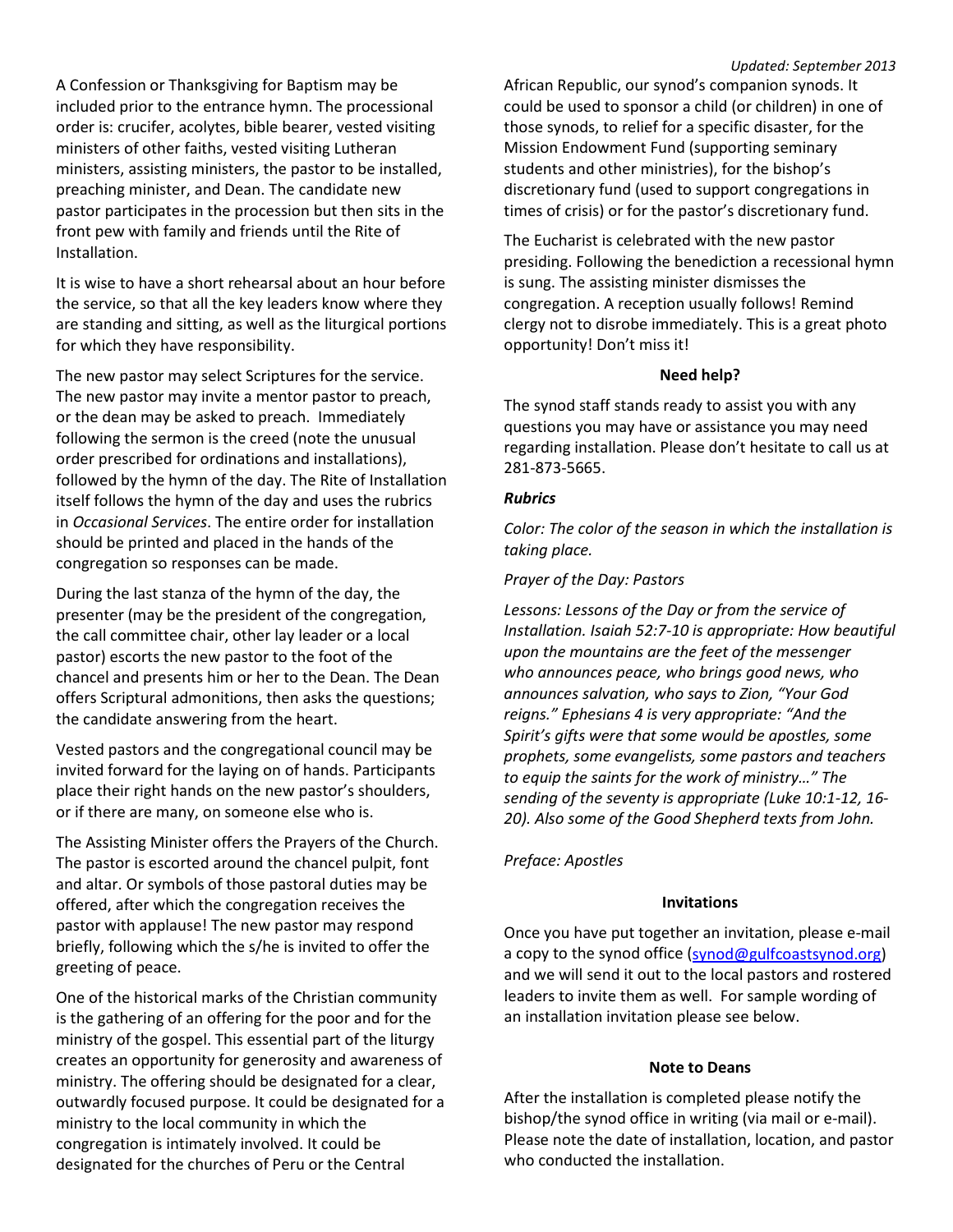

## **INSTALLATION OF A PASTOR**

*The Dean of the Conference presides at the service through the installation rite. After the installation, the newly installed pastor assumes the role of presiding minister.*

# *Stand*

*The Dean addresses the congregation:*

Having been authorized by the Church to install **NAME,**  our co-worker in the Gospel, as your pastor, I now ask for certification of this *call/appointment*.

*The Council President comes forward with the pastor being installed and addresses the Dean:* We, of **CONGREGATION** Lutheran Church after prayerful deliberation, have elected **NAME** to be our pastor. I present *him/her* for installation.

# *Sit*

*The Dean addresses the pastor being installed:* Our Lord Jesus Christ says: "Peace be with you. As the Father has sent me, even so I send you. Receive the Holy Spirit. If you forgive the sins of any, they are forgiven; if you retain the sins of any, they are retained." (John 20:21-23)

And again: "All authority in heaven and on earth has been given to me. Go therefore and make disciples of all nations, baptizing them in the name of the Father and of the Son and of the Holy Spirit, teaching them to observe all that I have commanded you; and lo, I am with you always, to the close of the age." (Matt. 28:18- 20).

Hear the words addressed to Timothy: Set the believers an example in speech and conduct, in love, in faith, in purity. Till I come, attend to the public reading of Scripture, to preaching, to teaching. Do not neglect the gift you have, which was given you by prophetic utterance when the council of elders laid their hands upon you. Practice these duties, devote yourself to them, so that all may see your progress. Take heed to yourself and to your teaching; hold to that, for by so doing you will save both yourself and your hearers. (1 Tim. 4:12-16)

*The Dean questions the pastor being installed: Dean:* Pastor **NAME** in the presence of this congregation will you commit yourself to this new trust and responsibility, and promise to discharge your duties in harmony with the constitutions of the church?

*Pastor:* I will, and I ask God to help me.

Dean: Will you preach and teach in accordance with the Holy Scriptures and the Confessions of the Lutheran Church? *Pastor:* I will, and I ask God to help me.

*Dean:* Will you love, serve, and pray for God's people? Will you nourish them with the Word and Holy Sacraments, leading them by your own example in the use of the means of grace, in faithful service and holy living?

*Pastor:* I will, and I ask God to help me.

*Dean:* Will you give faithful witness in the world, that God's love may be known in all that you do? *Pastor:* I will, and I ask God to help me.

*Dean:* Almighty God, who has given you the will to do these things, graciously give you the strength and compassion to perform them. *Pastor:* Amen.

# *Stand*

*The Dean addresses the congregation:*

And you, people of God, will you receive this messenger of Jesus Christ, sent by God to serve God's people with the Gospel of hope and salvation? Will you regard him as a servant of Christ and a steward of the mysteries of God?

*Congregation:* **We will.**

Will you pray for *him/her,* help and honor *him/her* for his work's sake, and in all things strive to live together in the peace and unity of Christ? *Congregation:* **We will.**

*The Dean addresses the pastor being installed:* The office of pastor is now committed to you in the name of the Father, **+** and of the Son, and of the Holy Spirit. Amen.

*The newly installed pastor kneels for the blessing. The Dean lays both hands on the pastor. Other pastors and*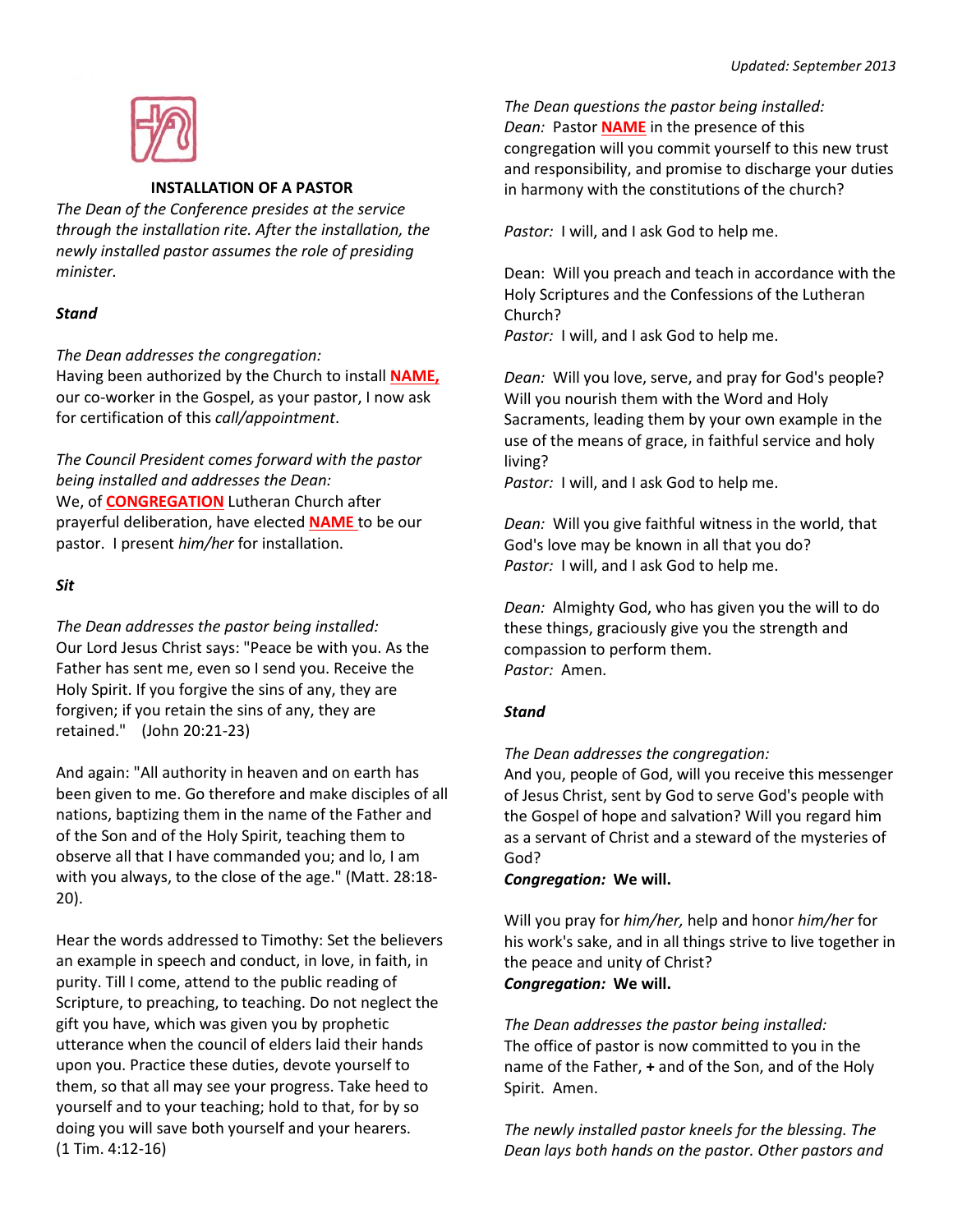*congregational leaders may be invited to lay hands on as well.*

The God of peace who brought again from the dead our Lord Jesus, the great shepherd of the sheep, by the blood of the eternal covenant, equip you with everything good that you may do his will, working in you that which is pleasing in his sight, through Jesus Christ; to whom be glory forever and ever.

*Congregation:* **Amen.**

*The pastor stands. The prayers are said.*

*Assisting Minister:* Let us pray for the whole people of God in Christ Jesus, and for all people according to their needs.

*Prayers are included for the whole Church, the nations, those in need, the parish, the pastor, the pastor's family, the bishop and all ministers in the Church, all Christians in their vocation, and the community served by the parish.*

*After the prayers: Congregation***: Amen.**

*Sit*

*Three members of the congregation come forward.* 

*The Dean leads the pastor to the pulpit.*

*First Member:* **NAME**, you have been called among us to preach the gospel.

*The Dean leads the pastor to the Baptismal font:* 

*Second Member:* **NAME**, you have been called among us to baptize.

*The Dean leads the pastor to the altar:*

*Third Member:* **NAME**, you have been called among us to administer the sacrament of Holy Communion.

[OR, INSTEAD OF WALKING THE PASTOR AROUND, THE FOLLOWING ALTERNATE LITURGY MAY BE USED.]

*A credence table is set near the new pastor on which to place the symbols of the pastoral office.*

*The Dean sprinkles the Pastor with the baptismal water, saying,* **NAME**, receive this water, and baptize in obedience to our Lord.

#### *Congregation***: Amen.**

*The council president or another member of the congregation presents a Bible, saying* **NAME**, accept this Bible, and be among us as one who proclaims the Word. *Congregation***: Amen.**

*The call committee chair or another member of the congregation presents the bread and wine, saying* **NAME**, take this bread and wine, and be among us to break the Bread and bless the Cup. *Congregation***: Amen.**

*A council member or an elder of the congregation presents the oil cruet or oil stock.* **NAME**, use this oil, and be among us as a healer and reconciler. *Congregation***: Amen.**

*An LYO-representative or a youth or child presents a prayer book, saying* **NAME**, receive this book, and be among us as a *man/woman* of prayer. *Congregation***: Amen.**

*The Dean then says,* **NAME**, let all these be signs of your call to ministry in this place. *All***: Amen.]**

*The Dean then presents the new minister to the congregation, saying* Brothers and sisters in Christ, greet your new Pastor.

*The congregation may offer acclamation with applause*. *The pastor may offer a word of thanks and vision.*

*The pastor addresses the congregation.* Pastor: The Peace of the Lord be with you always. *Congregation***: And also with you.**